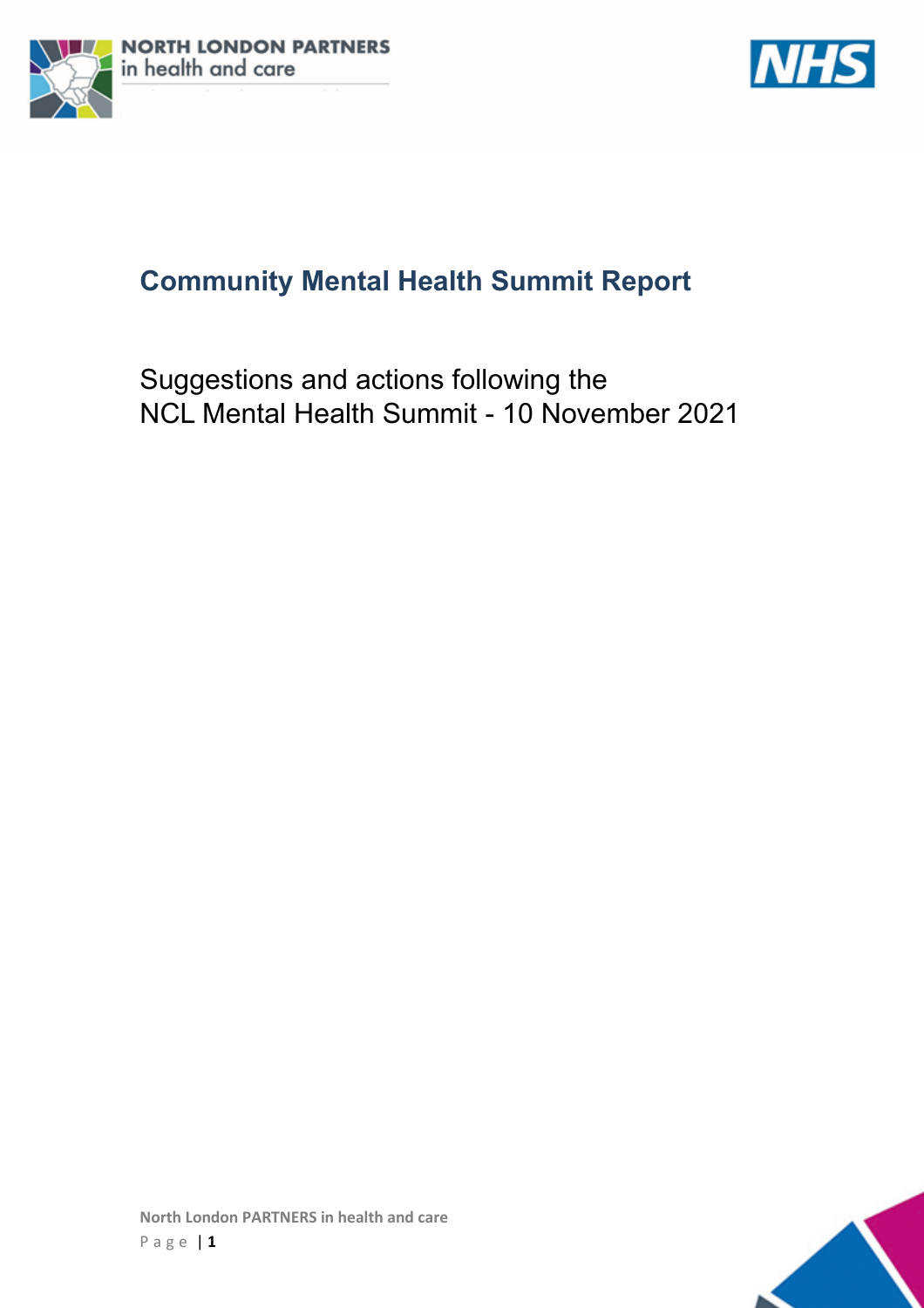



## **Introduction**

As part of the North Central London Community Mental Health Transformation Programme, we want to hear from service users and the wider community to see what actions people want, so that we can truly co-produce our services. As part of this engagement, on 10 November 2021, we hosted our first Community Mental Health Summit online, using Zoom. The summit was widely advertised and was open to all, aiming to find out what people thought about our services and hear their ideas and priorities for change. Those ideas are summarised below, with details of what we are doing to achieve them.

Key features of the Summit:

- More than 200 people attended, including 186 online and up to 20 staff and service users at St Ann's Hospital
- Breakout rooms where people discussed ideas in small groups were facilitated by experts-by-experience
- More than 100 ideas were put forward
- The complete lists of ideas and comments were published in full and in summary on the BEH and C&I websites within days of the event
- Our experts-by-experience said that they enjoyed being involved in the organisation of the event and hearing from people directly in small groups
- Attendees liked putting their ideas directly to staff in the groups. They said they felt they were listened to and their points were really taken on board.

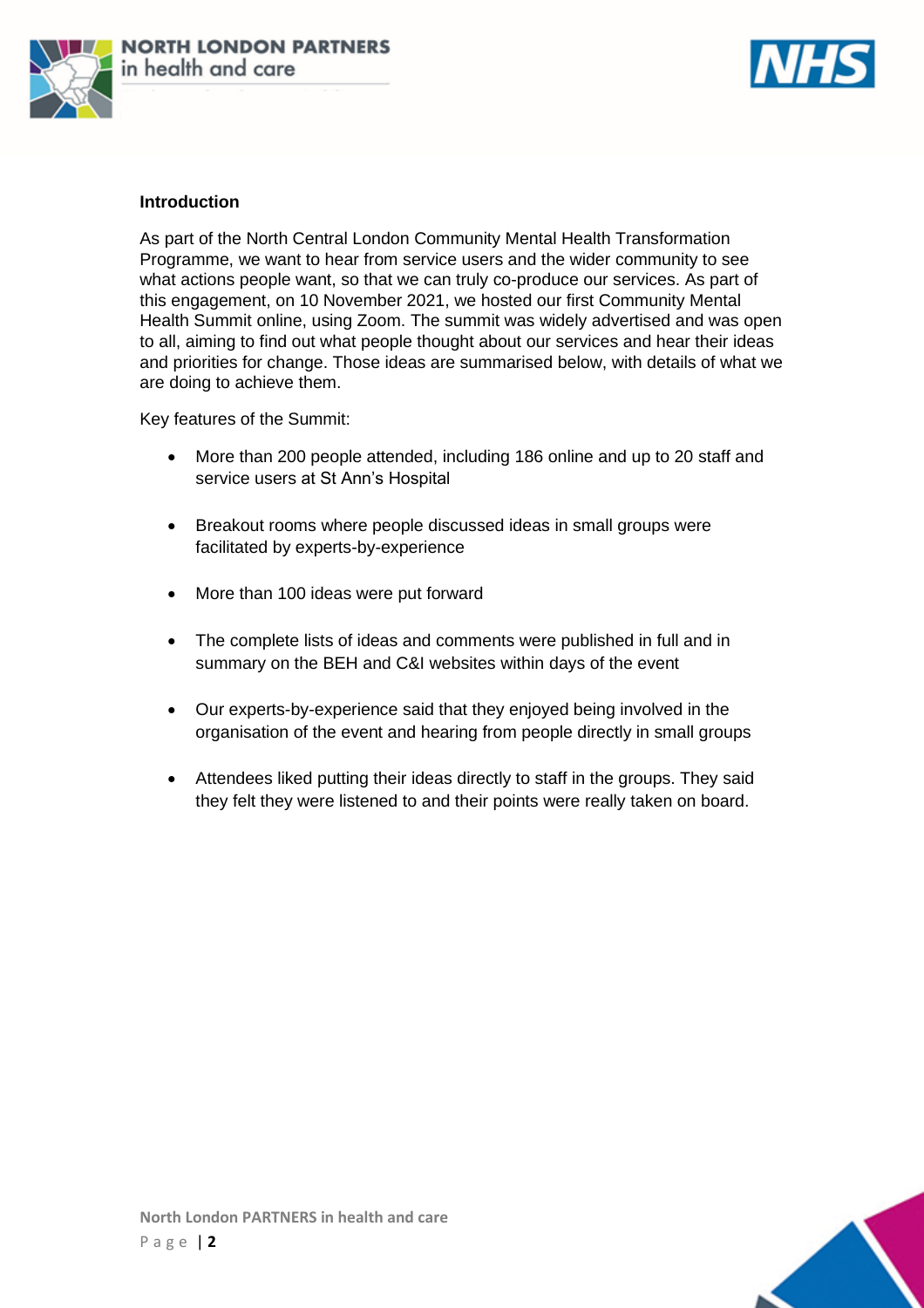



## **Community Mental Health Summit – Thematic Breakdown**

Following the summit, we examined the feedback and suggestions in greater detail and broke them down into different themes, then rated them according to how well we are doing in addressing each need.

### **Criteria for rating each theme:**

| Green         | We are working on this already and are on track                                                                                                                                                     |
|---------------|-----------------------------------------------------------------------------------------------------------------------------------------------------------------------------------------------------|
| <b>Amber</b>  | We are planning to work on this, but it has not started or needs attention                                                                                                                          |
| Red           | This is not in our current plans, and we are considering whether it should<br><b>be</b>                                                                                                             |
| <b>Purple</b> | This is more complex; we are looking at whether it is being provided by<br>our partners. In some cases, this is out of scope for this programme and<br>needs to be addressed as part of other work. |

It was encouraging that most of the suggestions raised were areas that fall into the green and amber categories i.e. we are working on these and they are either on track or have started making progress.

## **Green-rated themes – areas we are working on, and are on track**

- Closer to home
- New mental health provider networks
- Trauma informed
- Effective information sharing
- Person-centred, holistic care
- Fund and involve grassroots organisations and communities
- Involve communities at the earliest stages
- Greater focus on prevention
- Help to manage triggers
- More staff, training for staff and time
- More resources for eating disorders

Easier access is one of the key aims at the heart of the Community Mental Health Transformation Programme model and we have already made good progress in this area and we are actively working to make further improvements with clear plans and funding committed, for example:

**North London PARTNERS in health and care**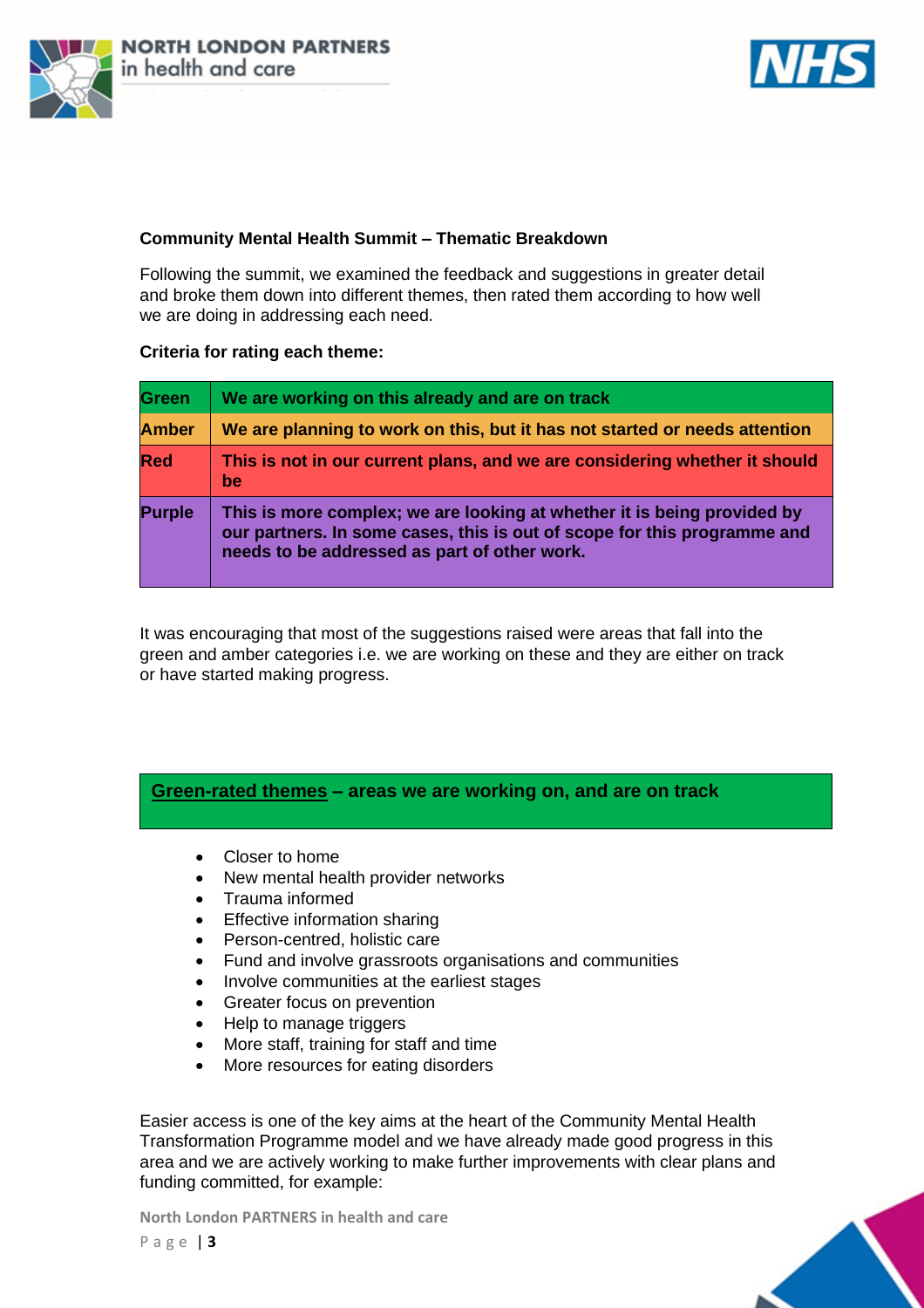



- The Core Teams are closer to where people live
- We are investing in Voluntary Community Sector organisations and people who will link us to the community
- There is an increase in staff training, including a Trauma Informed approach
- The introduction of the Health Information Exchange, HealtheIntent, and patient-held records will enable joined-up care across all services
- Eating Disorders is part of the Year 2 roll out

We are aware of the need to keep residents, service users and carers informed about our work and we plan to keep checking in with them to ensure that the changes have the intended improvements.

## **Amber rated themes - we are planning work on these areas, but it has not started or needs attention**

- Shorter waiting times
- Self-referral
- Listen to, train and support carers
- Training for VCSE staff
- Recruit more BAME staff
- Services for residents who do not speak English
- New approaches to be developed with communities
- Transparent, genuine co-production
- More support for autism and learning disabilities
- Services for those who are digitally-excluded

The Amber themes are areas where we would like to make improvements, and in some areas work has already begun. However, we are aware that these need more explicit attention with a more detailed plan and a clearer narrative. Some areas to note:

- Under NHS guidelines, waiting times should be under four weeks from referral and we are working to deliver this. We also want to reduce the waiting time for referral to other services – sometimes referred to as "secondary waits"
- The ability to self-refer is part of the Community Mental Health Programme but we do not, at this stage, have robust plans to deliver this. We will continue to look at this.
- Carers' interventions are not a consistent, nor explicit, area of focus in our plans but we really value the work done by our carers and the role that they

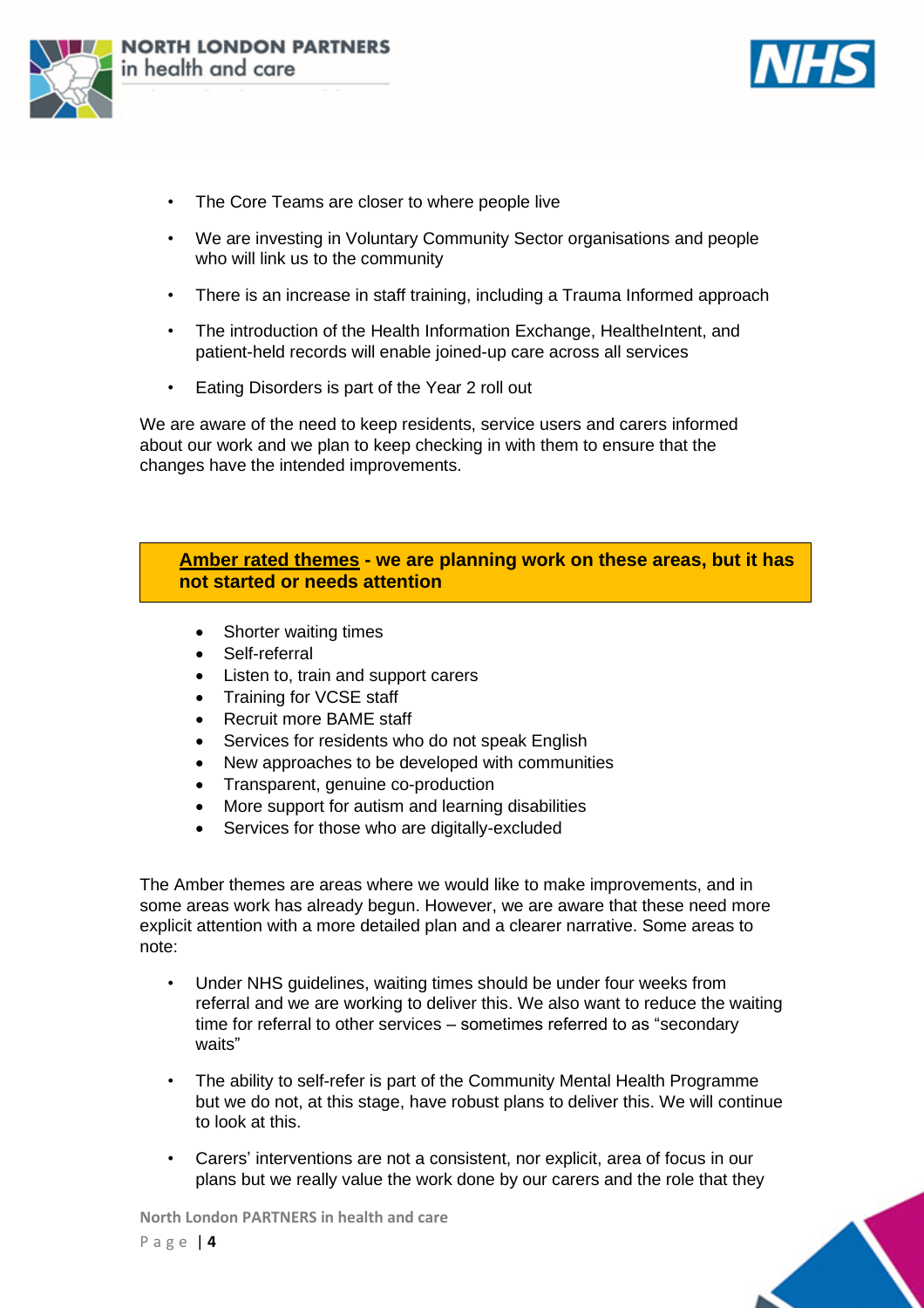



play and we want to look at this in greater detail to ensure that we are offering support

- We want to recruit a diverse workforce that is representative of the communities we serve and we will continue to work on this as the programme develops
- Although we have made progress on co-production, there has been feedback that suggests it needs more work and we have taken this on board and will be looking at how we can do more in this area
- We will be exploring how to support people who have learning difficulties or autism in the core teams. We know there is a cohort of residents who do not meet the threshold for specialist services, but do have needs that make it difficult for them to access our services
- We are aware that digital exclusion is a barrier and are working to address this and some progress has been made

**Red-rated themes - these are not in our current plans and we are considering whether they should be.** 

- Drop-in facilities
- Training to protect mental health
- More peer led services

It is worth noting that as part of the Community Mental Health Transformation Programme, we are working with organisations who do provide drop-in facilities, support and more peer-led services and we are looking at what else could be offered in this area.

We do have a peer-workforce and we have been looking at how best we can use these experts-by-experience.

Some of our Voluntary Community Sector partners do offer drop in facilities, and some have advice around mental health recovery and protection, The C&I Recovery College also runs courses designed to enhance mental health.

These are areas that we will be looking at in future to determine what more can be done to meet the need for these services.

**Purple rated themes – these areas are more complex and need greater examination** 

- Day centres
- Make crisis cafes a one stop shop

**North London PARTNERS in health and care** P a g e | **5**